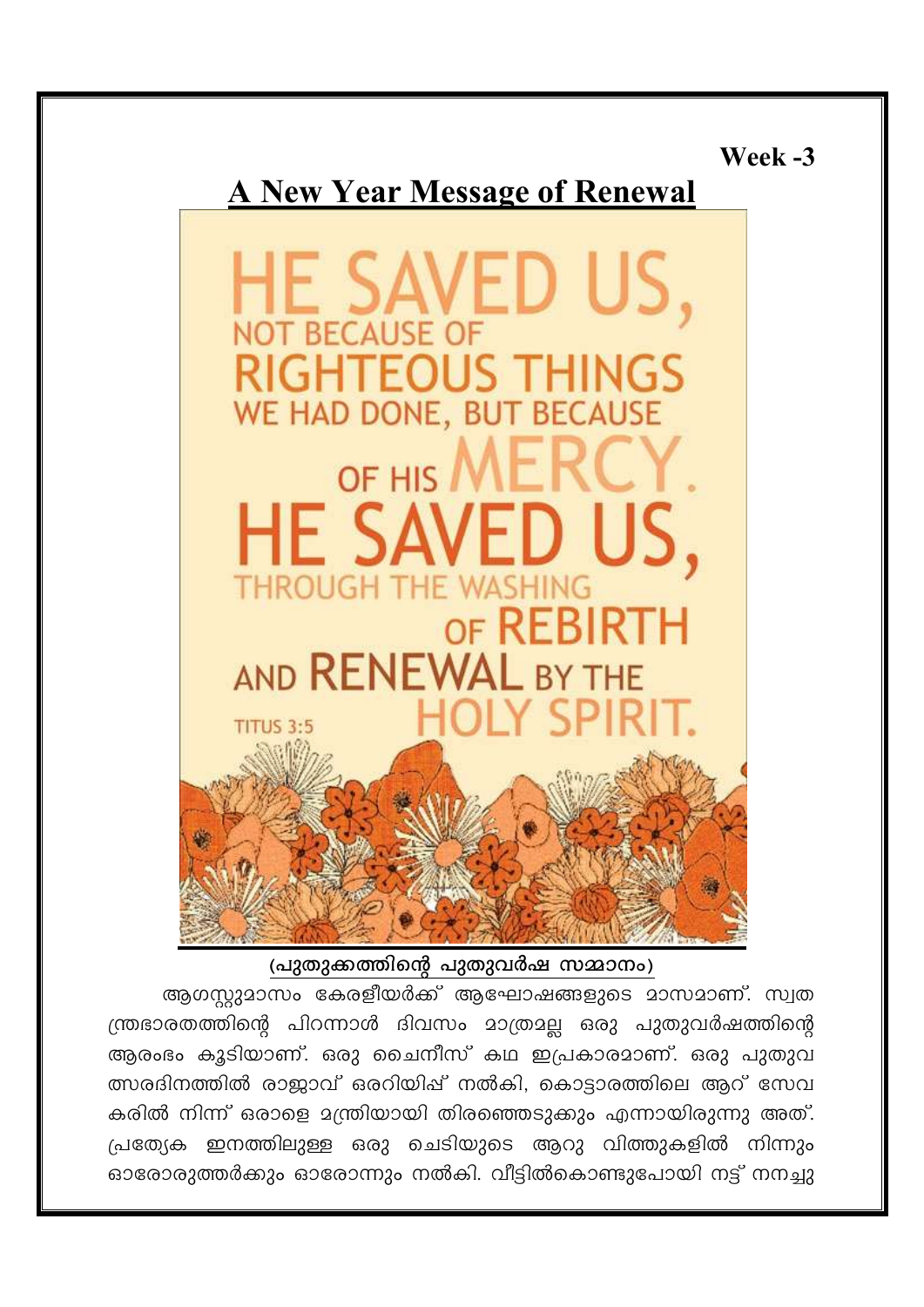വളർത്തി അടുത്ത പുതുവത്സരദിനം വരുന്ന ആളായിരിക്കും മന്ത്രി എന്ന് രാജാവ് ഉറപ്പുനൽകി. രാജാവിന്റെ കല്പനപോലെ ഇവർ പ്രവർത്തിച്ചു. എന്നാൽ ഓരാൾ ഒഴിച്ച് ബാക്കി അഞ്ചുപേരും ചെടിയുടെ വളർച്ചയുടെ ഓരോഘട്ടവും വർണ്ണിക്കുന്നത് കേട്ട് അയാൾ ദു:ഖിതനായി. അവനു **മാത്രം ഒന്നും പറയുവാനില്ലായിരുന്നു. എത്രശ്ര**മിച്ചിട്ടും അവന്റെ ചട്ടിയിൽ മാറ്റമൊന്നും സംഭവികുന്നില്ല എന്ന് ആറാമനായ ലിം മനസ്സിലാക്കി.

അടുത്ത പുതുവത്സരദിനം എല്ലാവരും അവരവരുടെ ചട്ടിയുമായി രാജസദസ്സിലെത്തി.ലിം ഒഴിച്ച് ബാക്കി അഞ്ചുപേരും തങ്ങളുടെ ചെടികൾ ഉയർത്തിപ്പിടിച്ച് സന്തുഷ്ടരായി കാണപ്പെട്ടു. രാജാവ് എല്ലാവരോടും അവർ ഈ ചെടി വളരുവാൻ എന്താണ് ചെയ്തതെന്ന് ചോദിച്ചു. അടു ത്തത് ലിമ്മിന്റെ ഊഴ്മായിരുന്നു. മറ്റുള്ളവർക്ക് മറഞ്ഞു നിന്നവനെ രാജാവ് മുമ്പിലേക്കു ക്ഷണിച്ചു. കാലിയായ ചെടിച്ചട്ടിയുമായി നില്ക്കുന്ന ലിമ്മിനെ നോക്കി എല്ലാവരും ചിരിച്ചു. അവരുടെ പരിഹാസം തീർന്ന ഷോൾ രാജകീയ പ്രഖ്യാപനം വന്നു. 'ലിം ആണ് നമ്മുടെ പുതിയ മന്ത്രി' നിൽക്കുന്നവർക്കുള്ള <u>ാ</u>റുപടി രാജാവ് നൽകുകയും അമ്പരന്നു ചെയ്തു. പുഴുങ്ങി ഉണങ്ങിയ വിത്തുകളാണ് ഞാൻ നിങ്ങൾക്കു നൽകിയ ത്. നിങ്ങൾ കള്ളം പറയുകയും , പ്രവർത്തിക്കുകയും ചെയ്തതിനാൽ നിങ്ങൾ മന്ത്രിപദത്തിന് യോഗ്യരല്ല. വ്യാജം പറഞ്ഞ അഞ്ചുസേവകരേയും കൽത്തുറങ്കലിൽ അടയ്ക്കുവാൻ രാജാവ് നിർദ്ദേശം നൽകി. തുടർന്ന് പുതുവർഷസമാനമായി ലിമ്മിന് മന്ത്രിപദം നൽകുന്നു എന്ന് രാജാവ് ഒരിക്കൽകൂടി പ്രഖ്യപിച്ചു.

ലോകത്തിന്റെ ചതി മോഹങ്ങളിൽ വഷളായിഷോകുന്ന പഴയമനു ഷ്യനെ ഉപേക്ഷിച്ച് , നിങ്ങളുടെ ഉള്ളിലെ ആത്മാവു സംബന്ധമായി പുതുക്കം 'പ്രാപിച്ച് സത്യത്തിന്റെ ഫലമായ നീതിയിലും വിശുദ്ധിയിലും ദൈവാനുരൂപമായി സൃഷ്ടിക്കഷെട്ട പുതുമനുഷ്യനെ ധരിച്ചുകൊൾവിൻ $^{\prime}$ എന്ന് എഫേ:(4:21-23) വരെ കാണുന്നു. സത്യം പറയുന്നവർ നീതിമാന്മാരാ കുന്നു. വചനം പറയുന്നു 'നീതിമാൻ വിശ്വാസത്താൽ ജീവിക്കുമെന്ന്' അവന് ഉയർച്ചയും ലഭ്യമാകുന്നു. എതുവിധത്തിലും പുതുക്കം നമുക്ക് ഉന്മേഷം നൽകുന്നു. ഇന്നുവരെ സഞ്ചരിച്ച വഴിക്ക് കടിഞ്ഞാണിട്ട് പുതു വഴി യാത്ര ചെയ്യുന്നതു മാത്രമല്ല പുതുക്കം നിർത്തിവച്ച നല്ല പ്രവർത്തി കൾ വീണ്ടും തുടങ്ങുന്നതും പുതുക്കമാണ്. ഇന്ന് പലരും സ്ഥാനമോഹിക ളായി അസത്യം മാത്രം സംസാരിക്കുന്നു. പറഞ്ഞകാര്യങ്ങൾ അടുത്തനി മിഷം മാറ്റിഷറയുന്നു. ഇവർ യേശുവിനെ കാണണമെന്ന് ഒരിക്കലും ആഗ്ര ഹിക്കാത്തവരാണ്. സക്കായിയെ ശ്രദ്ധിക്കുക. ചുകം പിരിവുമൂലം എല്ലാ വെറുത്തവനായിട്ടും യേശുവിനെ രഹസ്യമായി കാണുവാൻ വരും അവൻ ആഗ്രഹിച്ചു. അത്തിമരച്ചുവട്ടിലെത്തിയ യേശു പേർ ചൊല്ലി വിളി